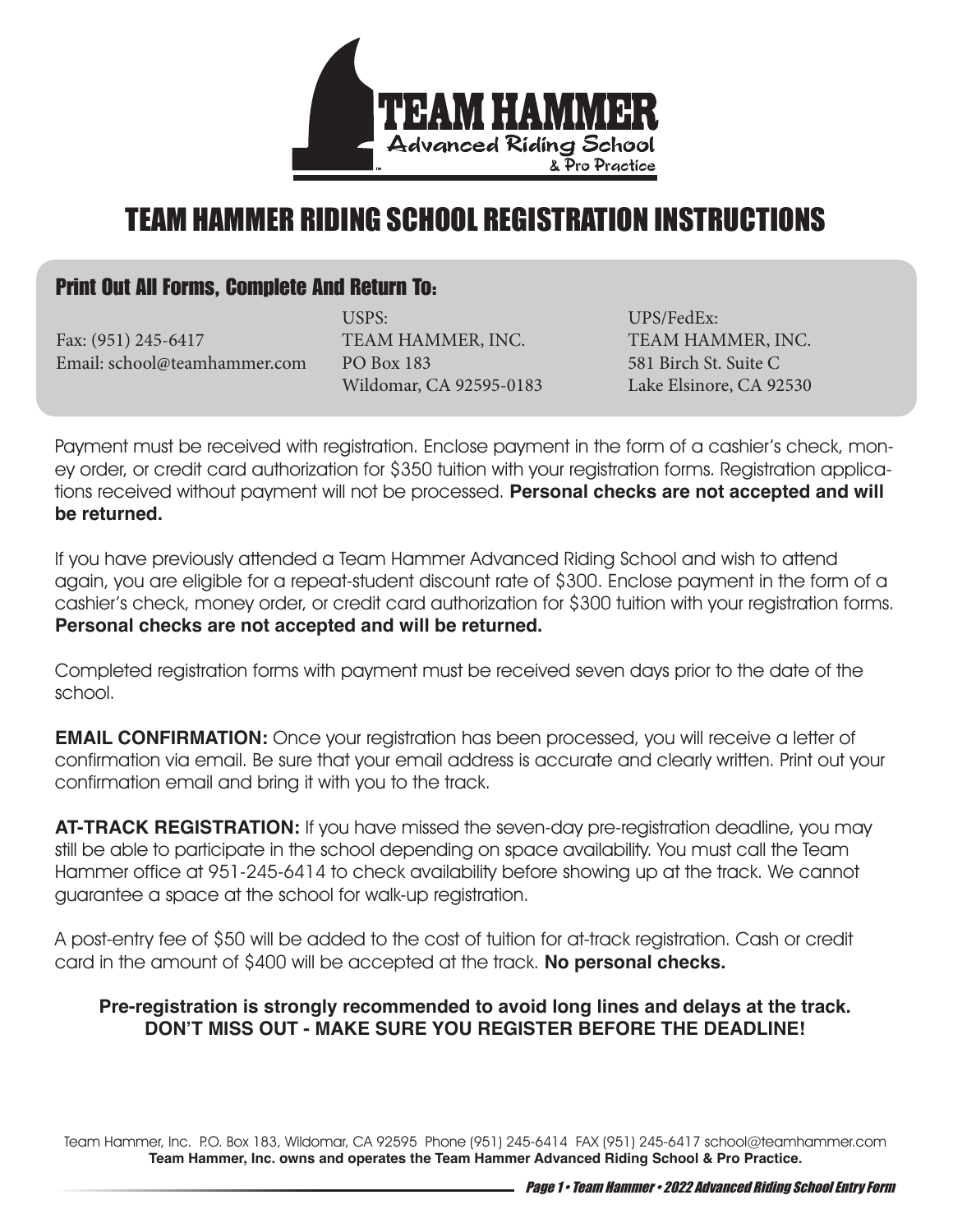

# ABOUT THE SCHOOL

**Team Hammer Advanced Riding Schools** include a mix of on-track instruction and classroom instruction on riding technique, taught by Chris Ulrich, Michael Martin and Team Hammer's staff of instructors. Graduates receive a diploma and qualify for a CCS or WERA racing license after passing a written test.

**ON-TRACK SESSIONS ARE DIVIDED INTO TWO GROUPS:** Racer and Non-Racer.

Group assignment is made according to racetrack experience and ability.

**GATE PASSES:** The Team Hammer Advanced Riding School tuition includes one 3-day Event General Admission ticket with paddock access. Racetrack gate passes may be purchased at the registration building at the time of sign-in for non-participants accompanying students. (Passes not included with Pro Practice entry.)

**LEATHER SUIT RENTAL:** A limited number of leathers will be available for rental (boots and gloves not available). Rental leathers must be reserved in advance.

#### **WHAT TO DO WHEN YOU ARRIVE AT THE RACETRACK:**

- 1. Go to Team Hammer registration, outside the racetrack gate. Show your driver's license or other government-issued picture I.D., sign necessary forms as instructed. Pick up Tech Inspection form.
- 2. Take your bike and Tech Inspection form to the school Tech Inspection area and wait for it to be inspected.
- 3. Proceed to classroom in time for 8:25 a.m. riders' meeting. Follow staff instructions.
- 4. After riders' meeting and first classroom seminar, get on your bike and follow staff instructions to the pit-lane entrance, stop, and wait for staff instructions.
- 5. Have fun!

# Team Hammer Advanced Riding School Schedule Outline

(Planned classroom and on-track times will be posted in the first classroom session but are subject to change depending upon racetrack operations and conditions. In other words, if a racer crashes during a pro practice session between school sessions and course workers need time to clean up debris on the racetrack, replace soft barriers or haybales, etc., there may be a delay and the on-track session schedule may be affected.)

#### BE ON TIME! ARRIVE AT 6:00 A.M. FOR REGISTRATION! STUDENTS WHO ARRIVE LATE AND MISS THE FIRST CLASSROOM SEMINAR MAY NOT BE ALLOWED ON THE RACETRACK! SCHOOL ON-TRACK SESSIONS END AT 5:00 P.M.

6:00-8:15 a.m. Registration & Technical Inspection Open

**8:25 a.m. Student Riders' Meeting At Classroom**  Introduction of personnel and seminar on track & school rules, followed by: ·1st riding technique classroom seminar ·1st on-track student practice sessions ·2nd riding technique classroom seminar ·2nd on-track student practice sessions

### **LUNCH BREAK**

·3rd riding technique classroom seminar ·3rd on-track student practice sessions ·4th riding technique seminar, classroom ·4th on-track student practice sessions ·Presentation of diplomas in classroom

Team Hammer, Inc. P.O. Box 183, Wildomar, CA 92595 Phone (951) 245-6414 FAX (951) 245-6417 school@teamhammer.com **Team Hammer, Inc. owns and operates the Team Hammer Advanced Riding School & Pro Practice.**

Page 2 • Team Hammer • 2022 Advanced Riding School Entry Form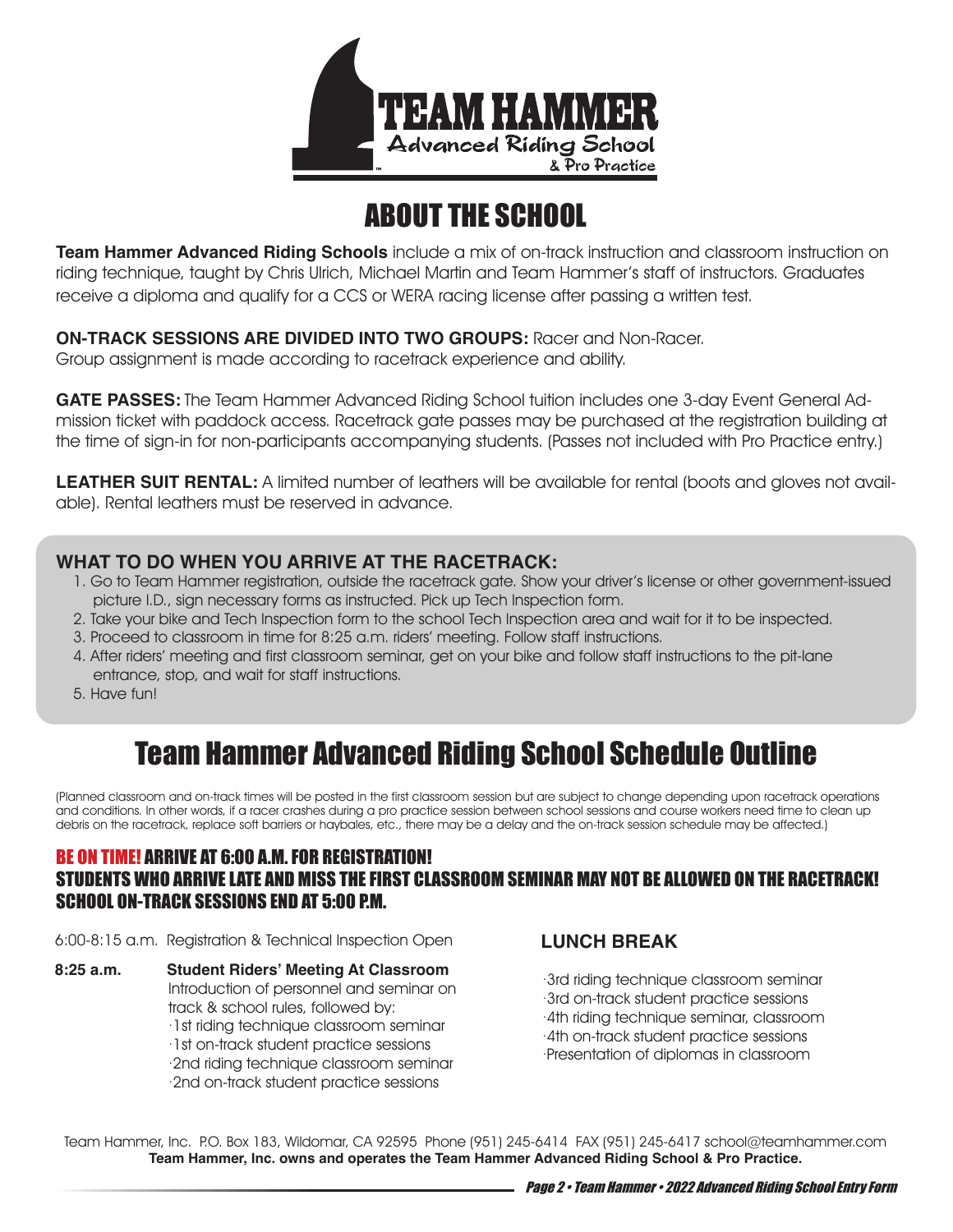

# Restrictions and Requirements for Team Hammer Advanced Riding School

- You **must have prior racetrack experience** in order to attend the Team Hammer Advanced Riding School at Daytona. Racetrack experience includes participation in an on-track racing school or track day event. **If you have no prior racetrack experience, you are not eligible to participate.**
- You must complete all required forms and pre-register with payment; we must receive your forms at least seven days before the school you wish to attend. Late registration: If space is available, at-track registration will be accepted with an additional \$50 fee. Some schools fill up prior to the seven-day deadline, and if the school is already full when you attempt to register, you will not be allowed to participate.
- You must use your own motorcycle at the school, and your motorcycle must pass Tech Inspection before you will be allowed on the racetrack. If you do not wish to ride your motorcycle on the racetrack, you can participate in the classroom portions of the school only.
- Your bike must be in good functional condition with safe tire tread depth and good, working brakes. All glass and plastic lenses must be either removed or taped; if you wish, school mechanics will tape them. Rearview mirrors must be removed.
- You must supply and wear your own good-condition one-piece leather riding suit, full-face helmet, leather gloves and leather riding boots at least 8-inches in height. Two-piece leather suits that zip together at the waist are allowed only if the zipper extends around the entire circumference of the waist; two-piece suits that only zip together at the rear of the waist are not allowed. A limited number of one-piece leather suits are available for rental (boots and gloves are not available); call for information.
- You must agree to follow all School rules and instructions at all times during the school day. Reckless riding will result in loss of track privileges for the day without refund. Any crash ends the rider's on-track riding privileges without refund. No drugs or alcohol are allowed on the racetrack premises during the School day. All scheduled track time is subject to change due to emergency or track conditions. No rain checks.
- **You must sign all liability releases.**
- **You must bring your own food and water with you.** Riding in a leather suit around a racetrack is very strenuous, especially on hot days. Bring at least one gallon of cold water or sports drink per person and make sure you drink enough to replace fluids lost by sweating, respiration, etc. If you feel too hot, rest in shade and drink cold water or sports drinks. You must also bring gas for your bike.
- You must show up at the track on time and proceed to registration and then to technical inspection.
- Refund policy: Cancellations and refund requests must be received in writing at least seven days prior to the event. If a refund request is received after that, no cash refund will be made, but a credit may be issued to be used at a future Team Hammer event.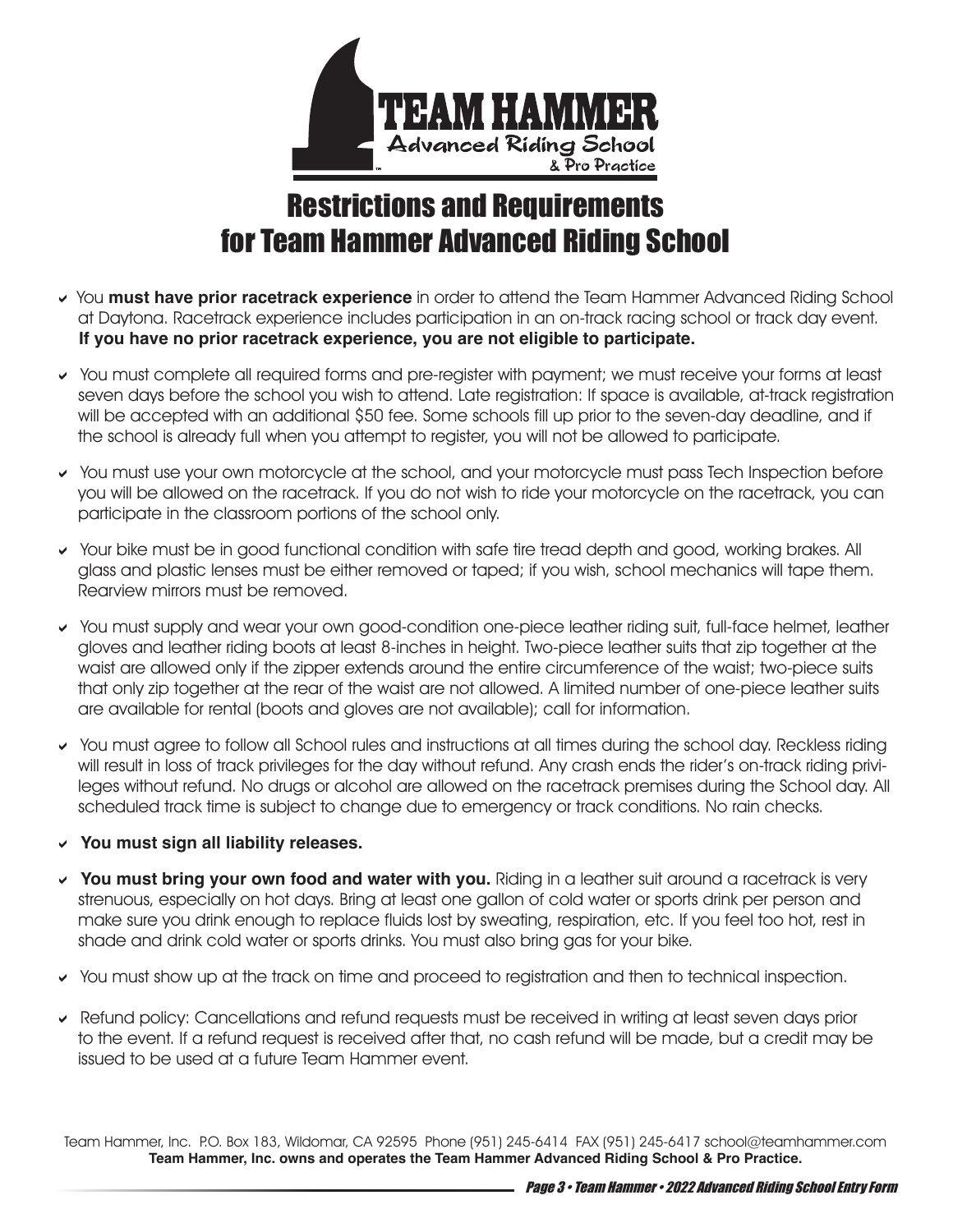

# SCHOOL REGISTRATION, Form A

Daytona International Speedway · Thursday, October 13, 2022

| State<br>Zip  |
|---------------|
| Cell phone (  |
|               |
| Phone ( and ) |
|               |
|               |
|               |
|               |

# Track Experience, Form B

**On-Track Group assignments are based on racetrack experience. Please indicate your racetrack experience level:**

**(Prior racetrack experience is required to attend the Team Hammer Advanced Riding School. You must have participated in either a racing school or track day event in order to register for this event.)**

#### **SCHOOL GROUP 1: RACER**

| <b>SCHOOL GROUP 1: RACER</b>                                                                                | Additional Comments/Track Experience                                                                                 |
|-------------------------------------------------------------------------------------------------------------|----------------------------------------------------------------------------------------------------------------------|
| For current and past racers (Faster pace; unrestricted passing allowed)                                     |                                                                                                                      |
| (check all that apply)                                                                                      |                                                                                                                      |
| I have raced, but do not have a current racing license.                                                     |                                                                                                                      |
| (Racing Organization)                                                                                       |                                                                                                                      |
| I have raced and want to renew my racing license.                                                           |                                                                                                                      |
| (Racing Organization)                                                                                       | <u> 1989 - Jan James James Barbara, martxa amerikan pertsatuan pertsatuan pertsatuan pertsatuan pertsatuan perts</u> |
| I have a current racing license.                                                                            |                                                                                                                      |
| (Racing Organization)                                                                                       |                                                                                                                      |
| Date Participant Signature Participant Signature                                                            |                                                                                                                      |
| <b>SCHOOL GROUP 2: NON-RACER</b>                                                                            |                                                                                                                      |
| For track riders who have not raced (Passing restricted)                                                    |                                                                                                                      |
| (check all that apply)                                                                                      |                                                                                                                      |
| I have been on the racetrack, but never raced.                                                              |                                                                                                                      |
| I want to get a racing license after attending the school.                                                  |                                                                                                                      |
| Track Day or Racing School(s) attended:                                                                     |                                                                                                                      |
| (Organization)                                                                                              |                                                                                                                      |
| Date <b>Example 2018</b> Participant Signature <b>Constant Construction</b>                                 |                                                                                                                      |
| Togm Hammer Inc. PO Roy 183 Wildomar CA 02505 Phone (051) 245-6414 EAY (051) 245-6417 school@teamhammer.com |                                                                                                                      |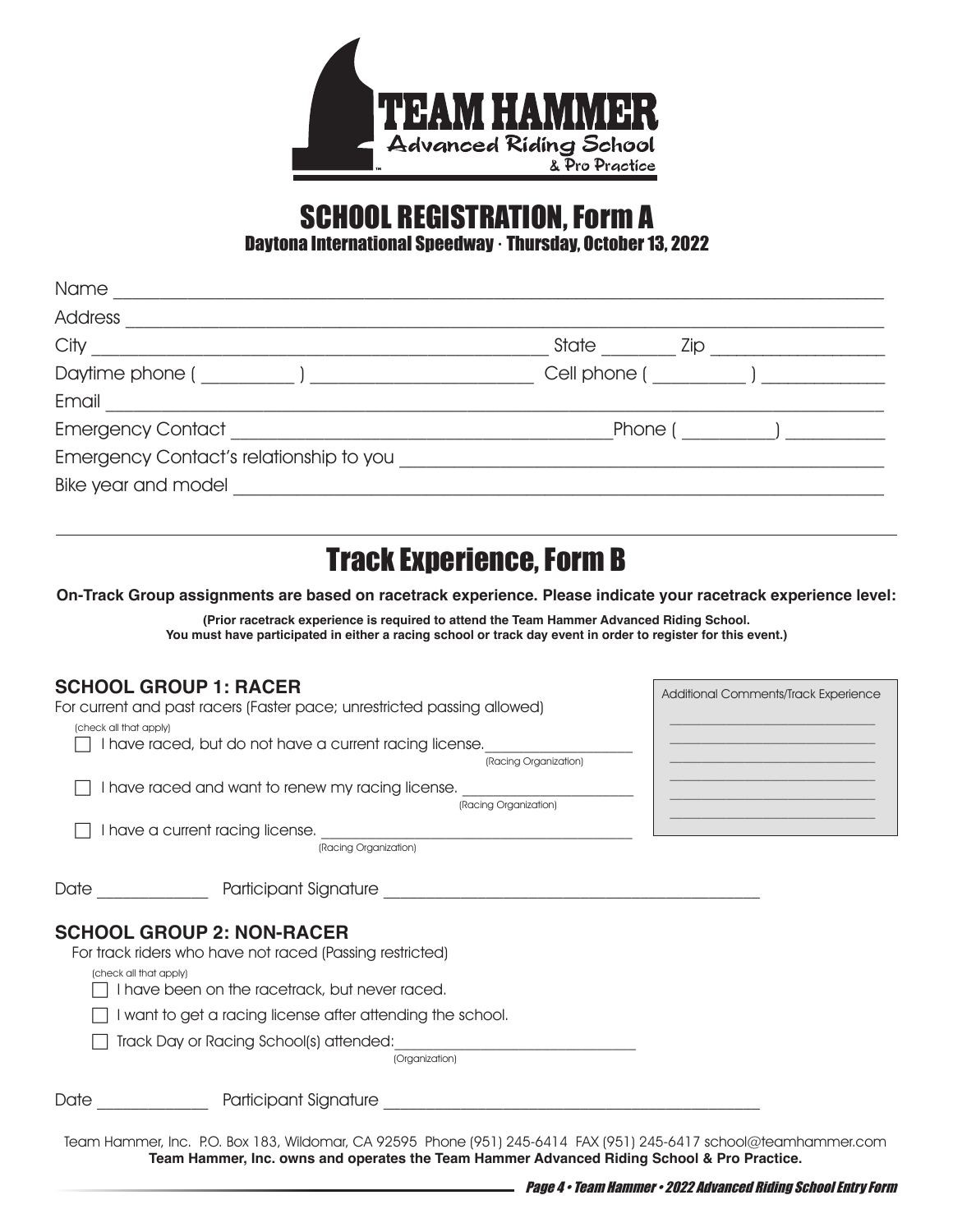

### School Payment Worksheet, Form C - Pre-Entry -

| <b>DESCRIPTION:</b>                                                                      |              | TOTAL |
|------------------------------------------------------------------------------------------|--------------|-------|
| <b>Pre-Entry Tuition</b> , Team Hammer Advanced Riding School                            |              |       |
| Pre-Entry Tuition, Team Hammer Advanced Riding School, Returning Student                 | <b>\$300</b> |       |
| <b>Leather Suit Rental</b>                                                               | \$75         |       |
| Leather Suit Rental Crash Damage Deposit                                                 | \$300        |       |
| Team Hammer Event T-Shirt (delivered at trackside)<br>(Circle/Click)<br>2XL XL L M<br>S. | <b>FREE</b>  |       |
| <b>TOTAL ENCLOSED</b> Payable to Team Hammer, Inc.                                       |              |       |

### - WE MUST RECEIVE PRE-ENTRIES BY OCTOBER 7th, NO LATER THAN NOON PACIFIC TIME -

**NOTE:** Any person accompanying a student is required to purchase their own racetrack gate pass. Racetrack gate passes for non-students accompanying a student are available at school registration, outside the racetrack gate.

**REFUND POLICY:** Tuition and leather rental refund requests must be received in writing at least seven days in advance of the school session. If a refund request is received after that, no cash refund will be made, but a credit may be issued to be used at a future Team Hammer event.

Credit card, money order, PayPal (school@teamhammer.com), or cashier's check payable to Team Hammer, Inc., only.

**Personal checks not accepted and will be returned.** No rain checks. School held rain or shine.

Cashier's/Certified Check or Money Order Payable to Team Hammer, Inc. (Staple to this page)

| $\Box$ Credit card #                                     | Expiration Date                                                                                                                                                                                                | Security Code |  |
|----------------------------------------------------------|----------------------------------------------------------------------------------------------------------------------------------------------------------------------------------------------------------------|---------------|--|
| Billing Address (if different than registration address) |                                                                                                                                                                                                                |               |  |
| City                                                     | State                                                                                                                                                                                                          | Zip.          |  |
| Name as it appears on the card                           |                                                                                                                                                                                                                |               |  |
| Signature                                                |                                                                                                                                                                                                                | Date          |  |
|                                                          | Team Hammer, Inc. P.O. Box 183, Wildomar, CA 92595 Phone (951) 245-6414 FAX (951) 245-6417 school@teamhammer.com<br>Team Hammer, Inc. owns and operates the Team Hammer Advanced Riding School & Pro Practice. |               |  |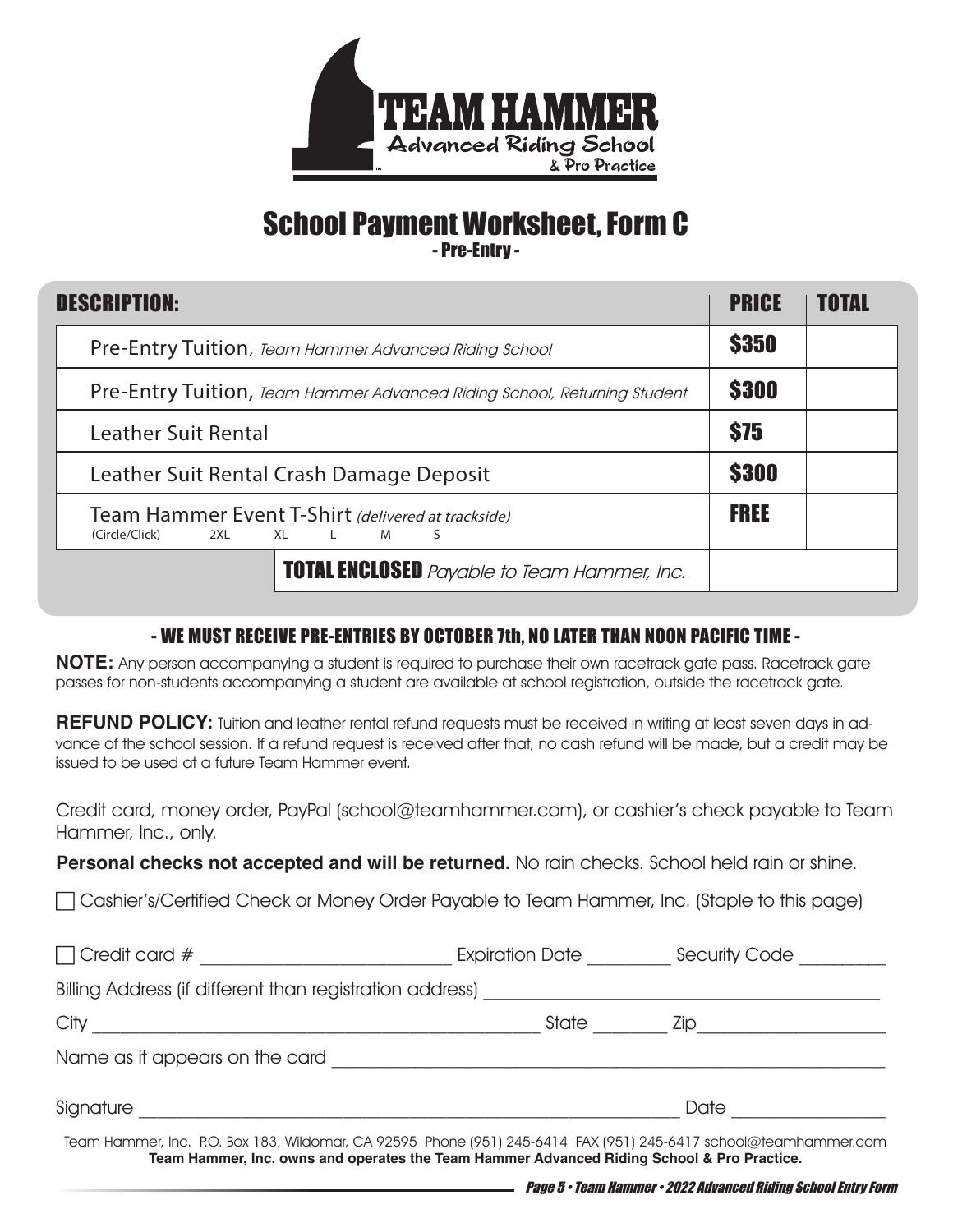

## RELEASE AND HOLD HARMLESS AGREEMENT, FORM D

, desires to ride and participate in the "Team Hammer Advanced Riding School" or "Team Hammer Pro Practice" conducted by Team Hammer, Inc. on the **Daytona International Speedway** paved road racing course on **October 13, 2022**. The undersigned desires to do so all the while understanding and acknowledging that the sport of motorcycle riding and specifically riding in the above named School or Practice on the above named paved road course, is extremely dangerous and poses a great risk to life and limb. The undersigned, (Name Here)

**THIS RELEASE OF RIGHTS IS INTENDED TO APPLY TO THE ENTIRE WORLD, EVEN THOSE ENTITIES NOT CON-NECTED TO TEAM HAMMER, ETC.** The reason that Team Hammer, retailers, its affiliates, subsidiaries, agents, employees, contractors, instructors, riders, mechanics, pit crew, servants, sponsors, suppliers, officers, and directors desire this release to be this broad is that they do not wish to be involved as a party in any such litigation, and this release is designed to eliminate any litigation in the event that I am injured or die as a result of the aforementioned activities.

**With this understanding, for him/herself, his/her personal representatives, his/her heirs and next of kin, the undersigned:** 

- 1. **HEREBY RELEASES AND DISCHARGES FOR ALL TIME** Team Hammer, Inc., its retailers, affiliates, subsidiaries, agents, employees, contractors, instructors, riders, mechanics, pit crew, servants, sponsors, suppliers, officers, and directors, from all liability to the undersigned or anyone representing the undersigned for any loss or damages, on account of injury or damage or losses sustained by the undersigned, including his/her death, as a result of riding and/or participating in the above named School or Practice, whether caused by the negligence of Team Hammer, Inc., and whether on or off the racing premises, while the undersigned is participating in any School or Practice events or preparing to participate in any School or Practice events.
- 2. **HEREBY ASSUMES FULL RESPONSIBILITY FOR AND RISK OF BODILY INJURY, DEATH OR PROPERTY DAMAGE** while participating in any School or Practice events.
- 3. **HEREBY WAIVES ANY CLAIMS AND DOES COVENANT NOT TO SUE TEAM HAMMER, INC.,** John Ulrich, Trudy Ulrich, Michael Martin, David Swarts, and Chris Ulrich for any claim which he/she may now have or may acquire against said entities or against any of their retailers, affiliates, subsidiaries, agents, employees, contractors, instructors, riders, mechanics, pit crew, servants, sponsors, suppliers, officers or directors by reason of any injury or damages or loss sustained by him/her, including his/her death, as a result of participating in any School or Practice events whether on or off racetrack premises, regardless of the cause thereof.
- 4. **HEREBY AGREES THAT THIS RELEASE AND HOLD HARMLESS AGREEMENT** is intended to be as broad and inclusive as is permitted by the law of the state in which any of its activities are located, and if any portion of it is determined by a court of law to be invalid, the balance shall continue in full force and effect.
- 5. **HEREBY UNDERSTANDS** that Section 1542 of the California Civil Code provides that a general release does not extend to claims which the undersigned does not know or suspect to exist in his favor at the time of signing the release, which if he/she knew or suspected such claims, would have materially affected his willingness to sign the release.
- 6. **HEREBY WAIVES HIS/HER RIGHTS** under Section 1542 of the Civil Code of California and any similar law of any other state, and acknowledges that this waiver is an essential term of this release without which he/she would not have signed this release. **THE UNDERSIGNED REPRESENTS THAT HE/SHE HAS READ, UNDERSTANDS AND IS VOLUNTARILY SIGNING THE RELEASE AND HOLD HARMLESS AGREEMENT**, and further represents that no verbal statements have been made to the undersigned to induce him/her to sign this Agreement.

| Date | Printed Name            | Participant Signature                                                                                                 |  |
|------|-------------------------|-----------------------------------------------------------------------------------------------------------------------|--|
| Date | Printed Name of Witness | Witnessed by                                                                                                          |  |
|      |                         | Togen Hampson Ing. BO, Boy 102, Wildomson CA, OBEOE, Bhong (OE1) OAE, CA14, FAV (OE1) OAE, CA17 sobool Champbementsom |  |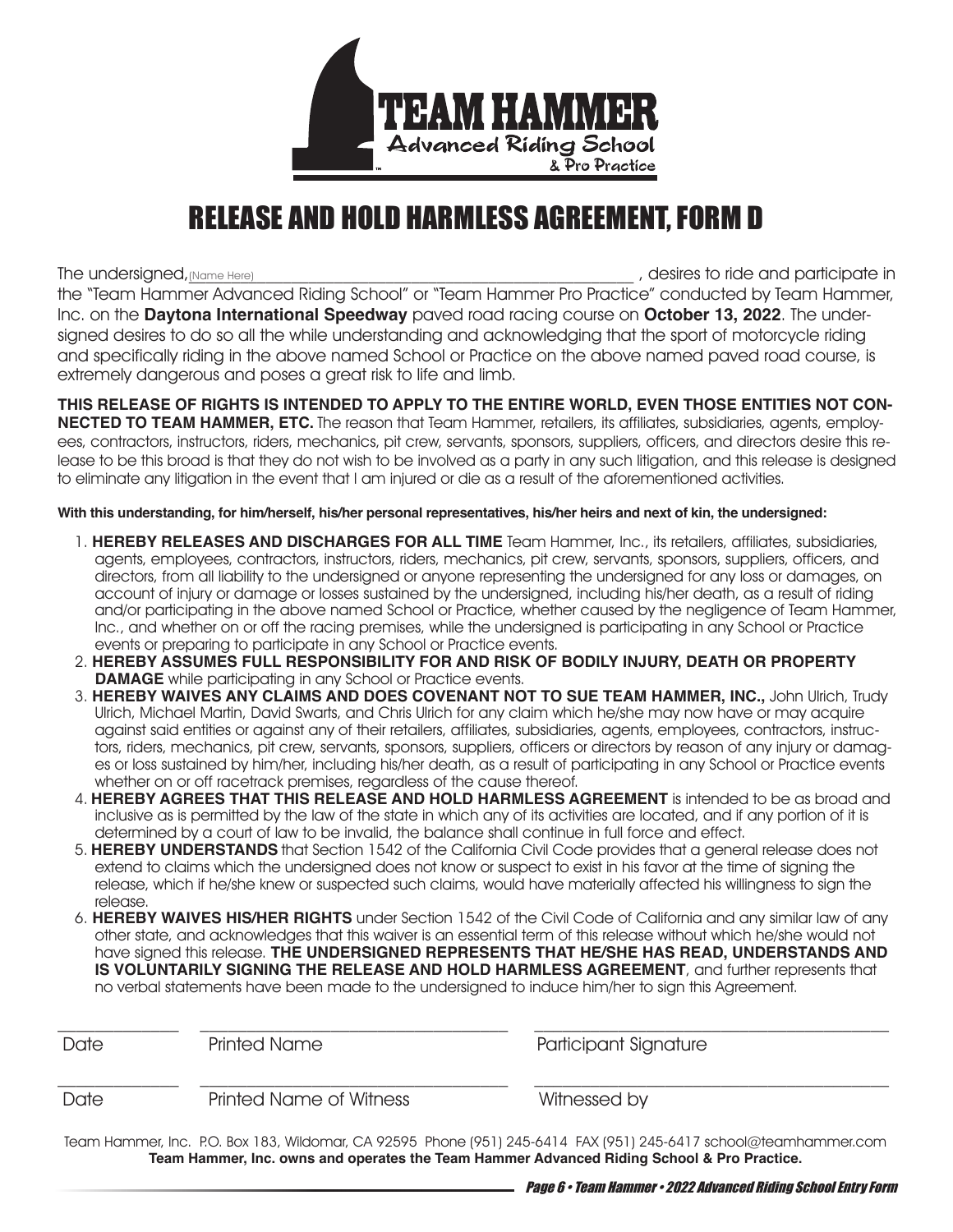

### Rules Compliance Agreement, Form E

, agree that that as a condition of being allowed to participate in the Team Hammer Advanced Riding School conducted by Team Hammer, Inc., I will obey all Riding School rules and all instructions and orders given by Riding School staff members. I agree that if I fail to comply with Riding School rules or instructions or orders given by Riding School staff members, either by my intentional acts or my unintentional acts, I will not be allowed to continue nor attend any future Riding School. (Name Here)

**I acknowledge and agree that Riding School sessions are held rain or shine.** I acknowledge and agree that at-track scheduling is subject to delay and/or change due to factors beyond the control of Team Hammer, and that in case of reduced track time, regardless of cause, there will be no refunds or credits issued. I understand and agree that entry and leather rental refund requests must be received in writing by Team Hammer, Inc. at least seven days in advance of Riding School session, with no refunds made after that date.

 I understand that compliance with Riding School rules and the instructions and orders of Riding School staffers is essential because riding a motorcycle on a racetrack is very serious and very dangerous. I understand that failure to comply with Riding School rules and the instructions and orders of Riding School staffers could increase the risk of serious injury or death to myself and other students and thus will not be allowed.

Date \_\_\_\_\_\_\_\_\_\_\_\_\_ Participant Signature \_\_\_\_\_\_\_\_\_\_\_\_\_\_\_\_\_\_\_\_\_\_\_\_\_\_\_\_\_\_\_\_\_\_\_\_\_\_\_\_\_\_\_\_

### Acknowledgement Of Machine Damage Potential, Form F

I, \_\_\_\_\_\_\_\_\_\_\_\_\_\_\_\_\_\_\_\_\_\_\_\_\_\_\_\_\_\_\_\_\_\_\_\_\_\_\_\_\_\_\_\_, understand that riding my motorcycle on a racetrack brings with it the possibility that my motorcycle may be damaged or destroyed due to the actions of myself or others. I further understand that the Release and Hold Harmless Agreements I have signed mean that no matter what happens to my motorcycle, and no matter why, it is my sole responsibility and risk. (Name Here)

Date \_\_\_\_\_\_\_\_\_\_\_\_\_ Participant Signature \_\_\_\_\_\_\_\_\_\_\_\_\_\_\_\_\_\_\_\_\_\_\_\_\_\_\_\_\_\_\_\_\_\_\_\_\_\_\_\_\_\_\_\_

### Acknowledgement Of Personal Injury Potential And Insurance Coverage Limits, Form G

, understand that riding my motorcycle on a racetrack brings with it the possibility that I may be killed or injured due to the actions of myself or others. I further understand that the Release and Hold Harmless Agreements I have signed mean that no matter what happens to me, and no matter why, it is my sole responsibility and risk. I further acknowledge that I have been informed that, in the event I am injured during school sessions, the Team Hammer Advanced Riding School or Pro Practice provides secondary medical coverage that pays 80 percent of medical bills up to \$5,000, with a \$250 deductible. I understand that in the event I do not have primary medical insurance coverage, I am responsible for the deductible and 20 percent of medical bills up to \$5,000, as well as 100 percent of medical bills over \$5,000 and any ambulance ride charges. (Name Here)

Date and the contract participant Signature  $\Box$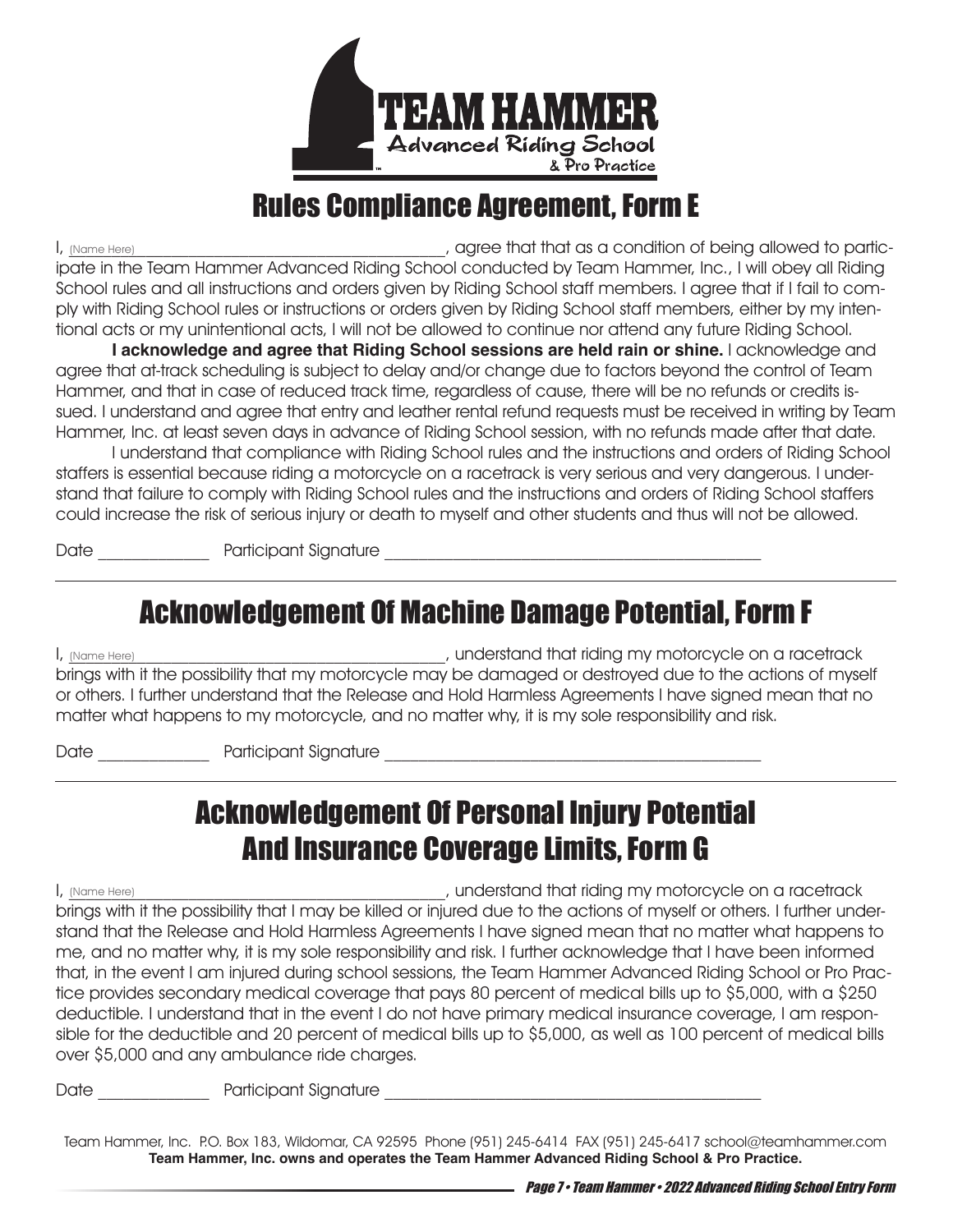

# Acknowledgement That Team Hammer Event Runs Under ASRA/CCS Sanction And Agreement That ASRA/CCS Rules Apply, Form H

, agree that as a condition of being allowed to participate in the Team Hammer Riding School & Pro Practice event conducted by Team Hammer, Inc. under sanction by ASRA/CCS and held at Daytona International Speedway, all applicable ASRA/ CCS rules apply. (Name Here)

#### **Those applicable ASRA/CCS rules include, but are not limited to, section 1.2.2 of General Competition Regulations and section 3.3.2 of General Regulations:**

#### **GENERAL COMPETITION REGULATIONS**

1.2.2 ASRA and CCS reserve the right to prevent any entrant or entrants from participating in any Championship Cup Series or American Sportbike Racing Association event including, but not limited to, track days, practices, racing schools and actual competition. Likewise, the Referee or Race Director can prevent an entrant from competing.

#### **GENERAL REGULATIONS**

3.3.2 The use of intoxicants or drugs of any nature which could affect the mental or physical abilities of any participant from his/her normal capabilities when in good mental and physical health are strictly prohibited, and will cause said participant to be excluded from riding and expelled from the premises.

Date \_\_\_\_\_\_\_\_\_\_\_\_\_ Participant Signature \_\_\_\_\_\_\_\_\_\_\_\_\_\_\_\_\_\_\_\_\_\_\_\_\_\_\_\_\_\_\_\_\_\_\_\_\_\_\_\_\_\_\_\_

#### **HEALTH STATEMENT AND COMMUNICATIVE DISEASE AND INFECTION ASSUMPTION OF RISK ACKNOWLEDGMENT, HOLD HARMLESS RELEASE AND LIABILITY WAIVER**

I am in good health and have no physical conditions or illness, nor have I been exposed to any illness including COVID-19, that would prevent me from participating in or observing the Team Hammer Advanced Riding School & Pro Practice. I assume all risks of contracting any illness including COVID-19 related to my participating, observing or hanging out in the vicinity of the Team Hammer Advanced Riding School & Pro Practice and staff and other participants, and release and discharge all the parties named in this document, as well as the ENTIRE WORLD, from any liability or any reason.

| Date | <b>Printed Name</b>            | Participant Signature |
|------|--------------------------------|-----------------------|
| Date | <b>Printed Name of Witness</b> | Witnessed by          |